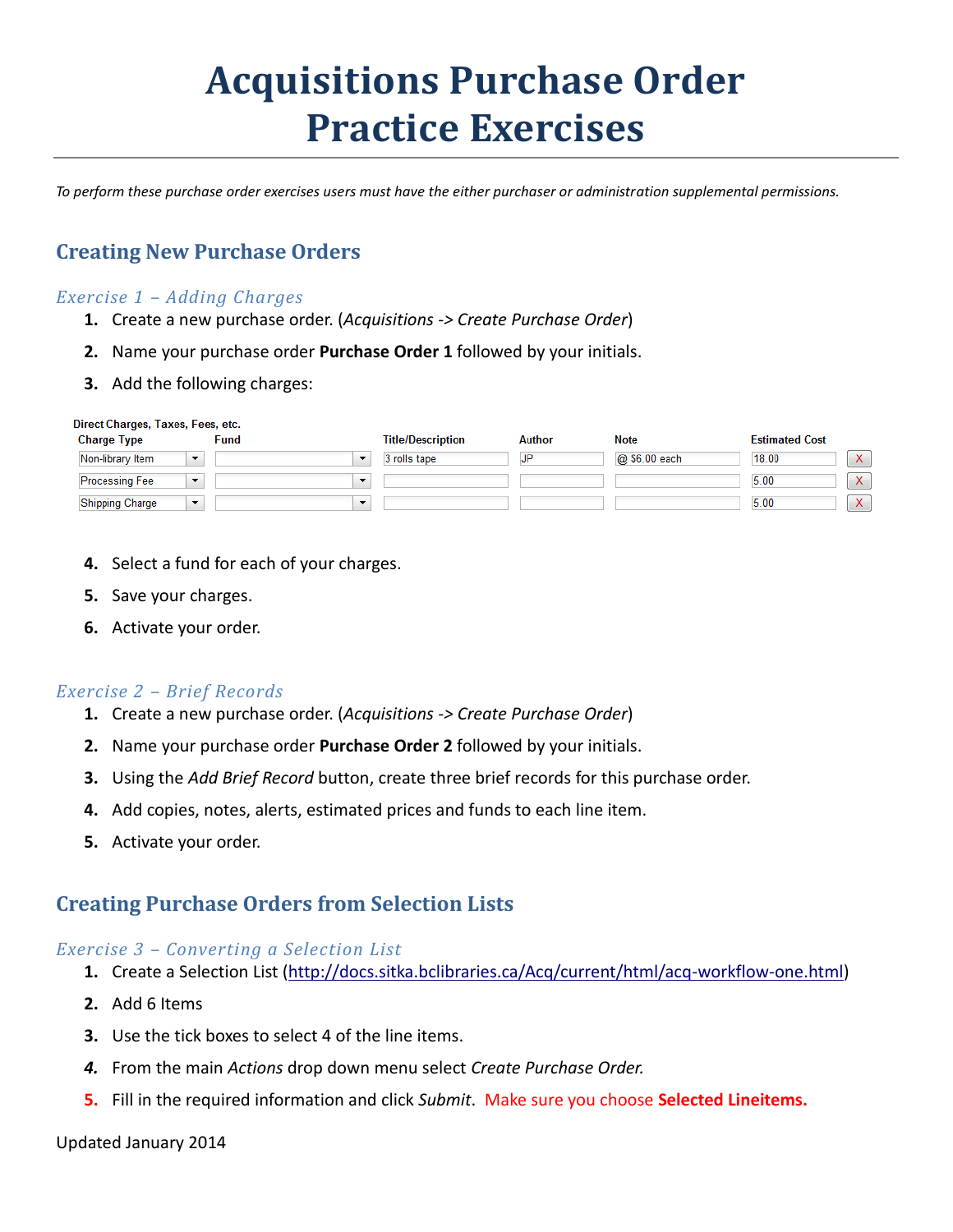**6.** Repeat these steps to create a purchase order using the remaining 2 line items on the selection list.

# **Creating Purchase Orders from View/Place Orders**

## *Exercise 4 – Adding Items from the Catalogue*

- **1.** Press F3 or Click Search  $\rightarrow$  Search the Catalogue
- **2.** Enter Search Terms to find desired Item
- **3.** From Search Results, click on the Hyperlinked title on desired Item
- **4.** Click on *Actions for this Record View/Place Order*
- **5.** Click on *Add to Purchase Order*
- **6.** Enter the PO Name (Use the purchase order you created in Exercise 2 "**Purchase Order 2 + your Initials"**)
- **7.** Click *Save*

## *Exercise 5 – Additional Purchase Order Features*

- **1.** Open the selection list you created in Exercise 3**.**
- **2.** Use the hyperlink purchase order number on the line item to access one of your newly created purchase orders.



**Murder on the Orient Express** Christie, Agatha 0425200450 c1934 Berkley Books #5408 | ⇒ link to catalog | 6 worksheet |  $\approx$  161

- **3.** Rename your purchase order **Purchase Order 3** followed by your initials.
- **4.** Add a vendor-visible note to your purchase order.
- **5.** Open and rename the second purchase order you created. Name this one **Purchase Order 4** followed by your initials.

### *Exercise 6 – Editing the Order Identifier*

- **1.** Click on *Acquisitions Purchase Orders*
- **2.** Search for *Purchase Order 4 your initials*
- **3.** Change the "*Order Identifier*" for your first line Item
- **4.** Select *ISBN* from the drop down List
- **5.** Delete the Current ISBN #
- **6.** Enter *9780356871251* (This is a fake ISBN)
- **7.** Click *Reload*

Updated January 2014